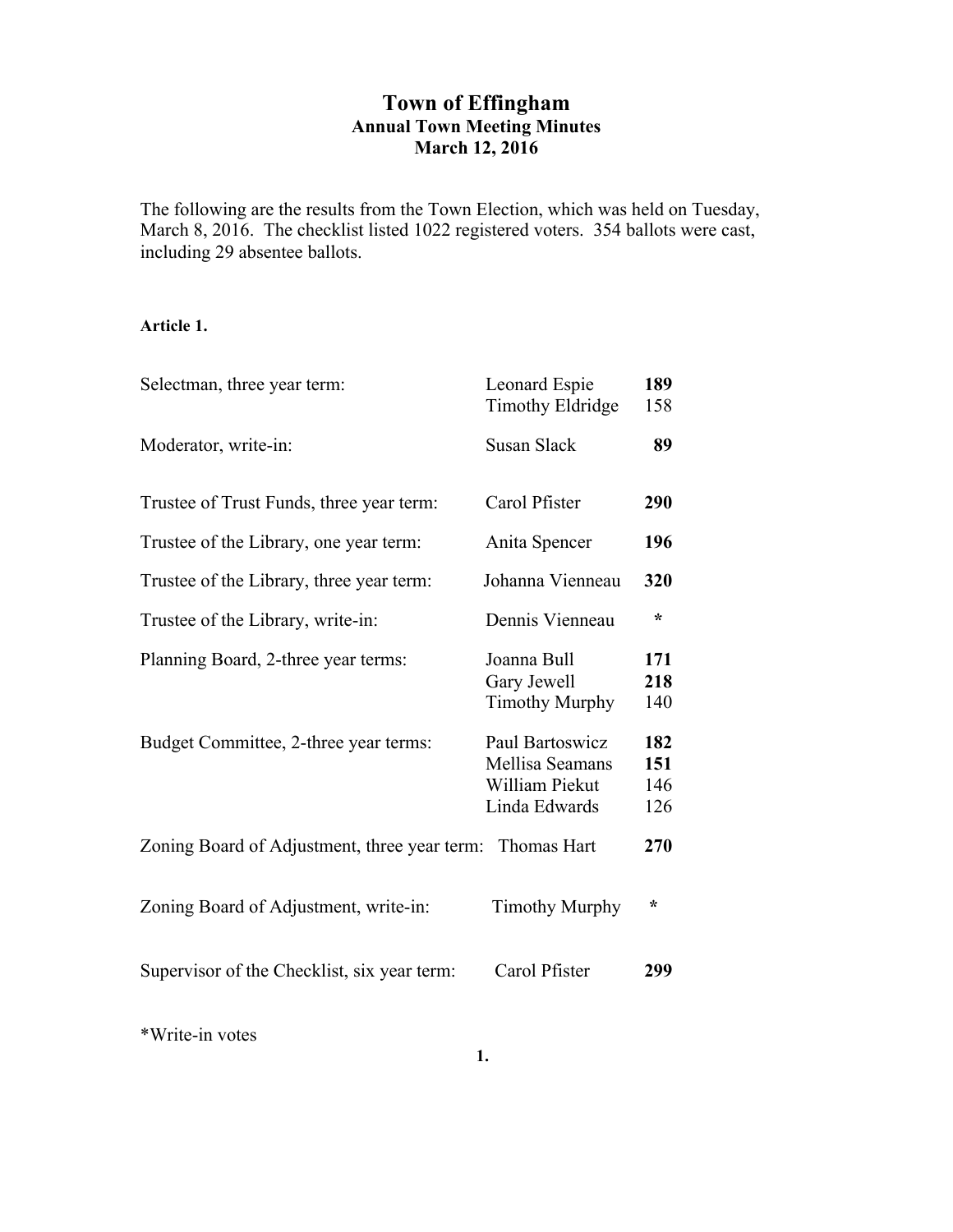#### **Article 2**.

Are you in favor of the adoption of Amendment 2016-1 as proposed by the Planning Board for the Town Zoning Ordinance as follows: Change Article 7, Section 708 Lot Density to read: "For non-conforming lots of one acre or less, the total area of all existing and proposed structures shall be limited to 20% of the gross lot area. "Total Area of all Structures" in this section shall mean that part of the structures which cover the ground under it (footprint), including all deck, porch and roof overhangs that extend more than 2 feet*.* All other requirements of this ordinance shall be met."?

The Planning Board is in favor of this article.



### **Article 3**.

Are you in favor of the adoption of Amendment 2016-2 as proposed by the Planning Board for the Town Zoning Ordinance as follows: Amend Article 10, Section 1006 Campgrounds to include the following: "(f) Campsites

- i. A minimum of 600 sq. ft. shall be provided for each tent site and a minimum of 1,000 square feet shall be provided for each recreational vehicle and trailer campsite, with or without connection to an approved sewage disposal system (RSA 216-I: 3).
- ii. RV and trailer campsites are allowed a total of 640 sq. ft. per site, inclusive of the RV or trailer and all other structures, not to be permanent in nature and to have no permanent footings or foundations.
- iii. Two (2) parking spaces per campsite at 160 sq. ft. each (8 ft. x 20 ft.) are required either within the campsite or two (2) parking spaces specifically designated for said campsite are provided elsewhere.
- iv. Single story camping cabins as per RSA 216-I:1 VII-a are allowed a total of 640 sq. ft. per site, inclusive of the camping cabin and all other structures, not to be permanent in nature and to have no permanent footings or foundations.
- v. No tent, tent trailer, travel trailer, motorized camper, pick-up camper, single story cabin or pick-up coach shall be used as permanent year-round residence."?

The Planning Board is in favor of this article.



#### **Article 4**.

Are you in favor of the adoption of Amendment 2016-3 as proposed by the Planning Board for the Town Zoning Ordinance as follows: Amend Article 11, Section 1102.2 Enforcement and Penalty to read: "Section 1102.2 Enforcement and Penalty - Any person who violates this Ordinance may be fined in accordance with RSA 676:17,I*.* No action may be brought under this provision unless the alleged offender has had at least seven (7) days' notice by certified mail that a violation exists."? The Planning Board is in favor of this article.



#### **Article 5**.

Are you in favor of the adoption of Amendment 2016-4 as proposed by the Planning Board for the Town Zoning Ordinance as follows: Article 15, Section1502 Historic Districts, "Pursuant to NH RSA 674:46, the Town of Effingham hereby establishes the Center Effingham Historic District and the Lord's Hill Historic District, which are bounded as in Appendix A."? (This is a housekeeping item.) The Planning Board is in favor of this article.

**YES 252 NO 87**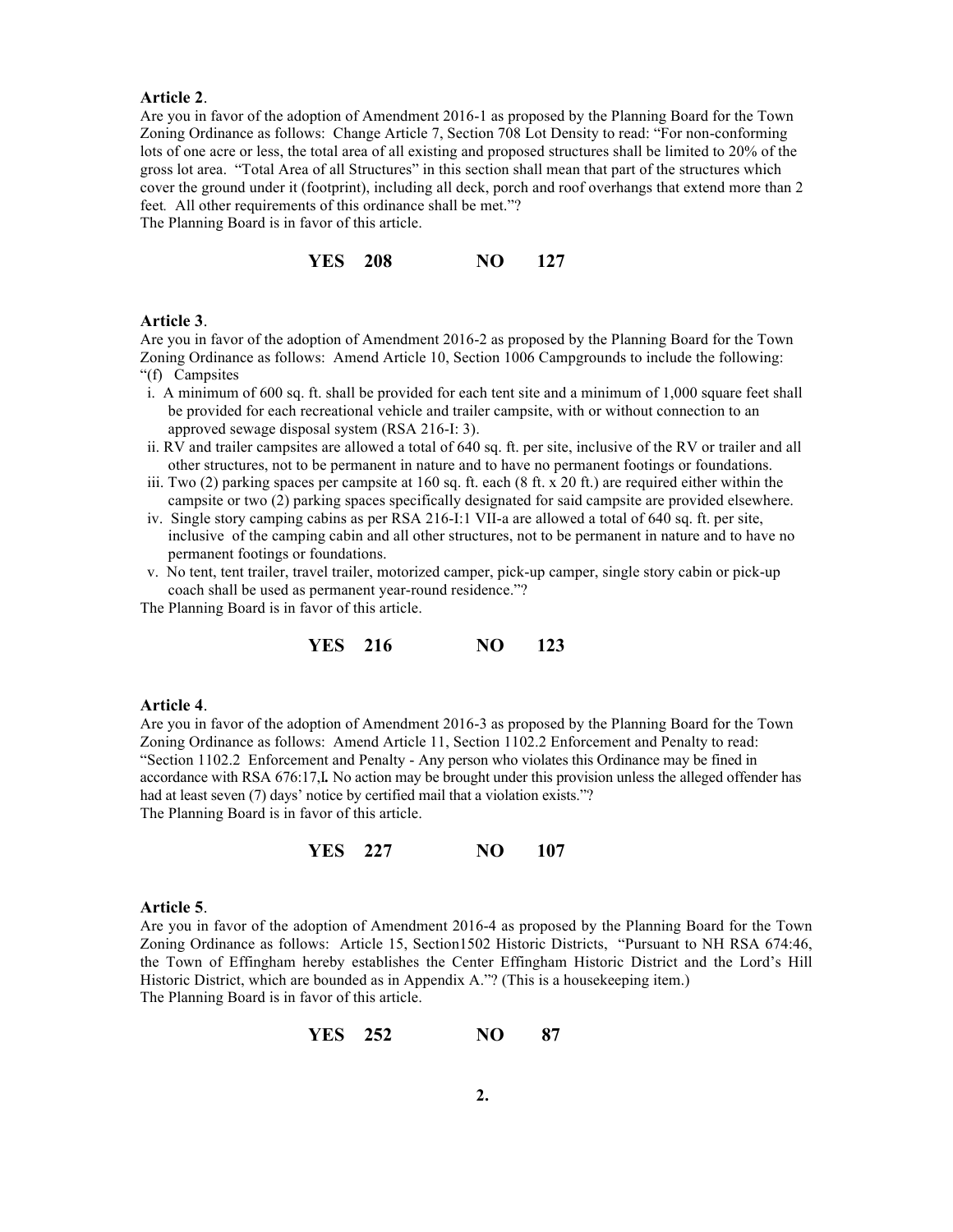#### **Article 6**.

Are you in favor of the adoption of Amendment 2016-5 as proposed by the Planning Board for the Town Zoning Ordinance as follows: Amend Article 15, Section 1502 Historic Districts to clarify the metes and bounds legal description for the Lord's Hill Historic District? (This is in Appendix A.) The Planning Board is in favor of this article.



#### **Article 7**.

Are you in favor of the adoption of Amendment 2016-6 as proposed by the Planning Board for the Town Zoning Ordinance as follows: Amend Article 15, Section 1502 Historic Districts to clarify the metes and bounds legal description for the Center Effingham Historic District.? (This is in Appendix A. The Planning Board is in favor of this article.

**YES 257 NO 81**

**At 7:00 pm, The Moderator announced that the polls were closed. Ballot clerks and counters were: Theresa Swanick, Thomas Hart, Erik Jones, David Manley, Jim Morris, Karen Payne, Cheryle Feirick, David Strauss, Gwenda English and Celine Bergeron. When we were finished counting, Moderator Pilkovsky called for a recess and announced that the meeting would reconvene on Saturday, March 12 at 9:00 am.**

**Article 8.** To see if the Town will vote to raise and appropriate the sum of \$25,680.00 to contract the services of Avitar Associates of New England, Inc. for the year 2016. This sum represents payment for the first year of a five-year level funded contract that provides for a full update of property values to market rate in 2020 as required by RSA 75:8-a, as well as general assessing services throughout each of the five years and field data verification of information appearing on property tax cards. This requires a majority vote.

The Selectmen and the Budget Committee recommend this appropriation.

#### **The article was moved, seconded and passed as read.**

**Article 9**. To see if the Town will vote to raise and appropriate the sum of \$15,000.00 for road reconstruction. This requires a majority vote. The Selectmen and the Budget Committee recommend this appropriation.

#### **The article was moved, seconded and passed as read.**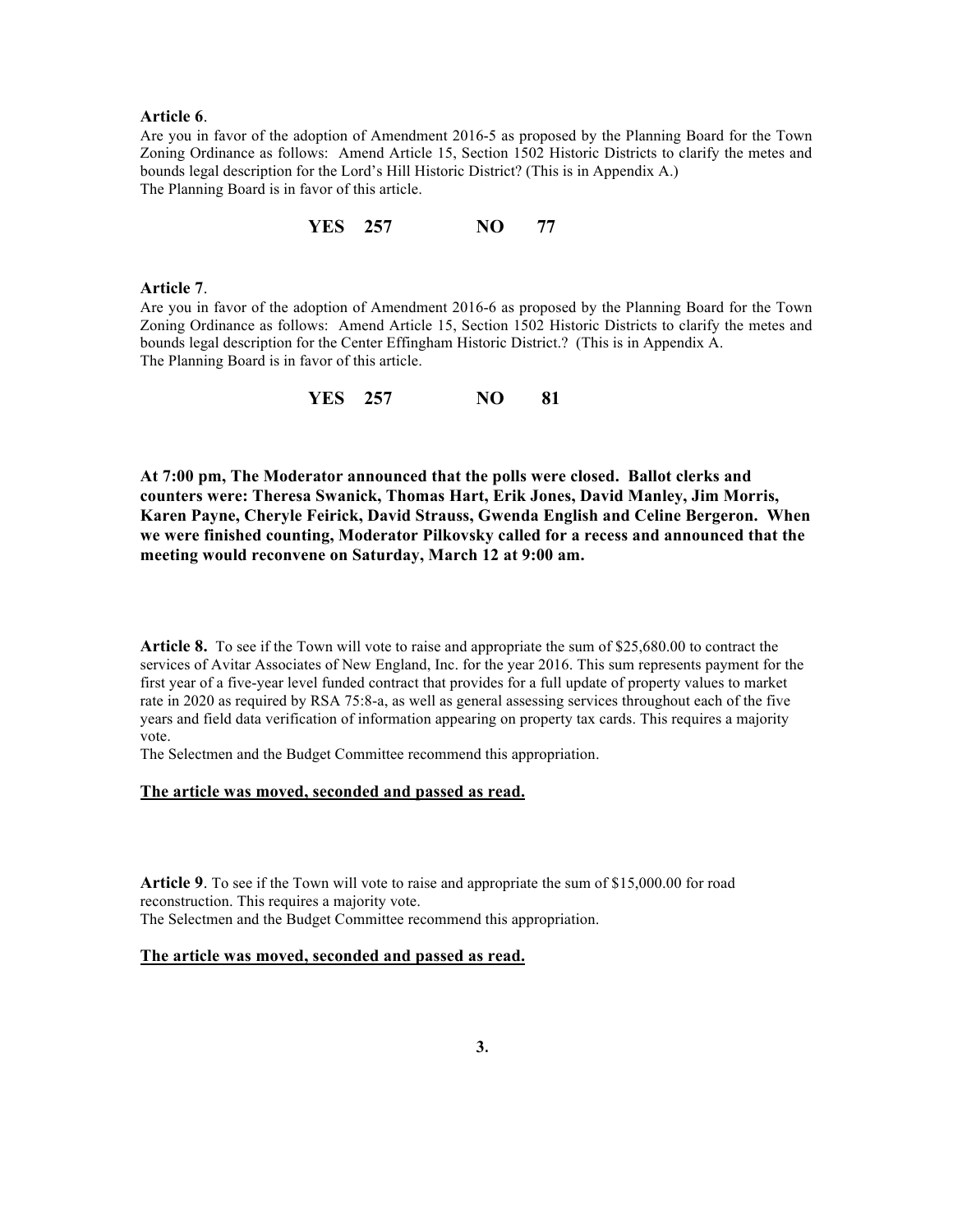**Article 10.** To see if the Town will vote to raise and appropriate the sum of \$15,000.00 for paved road resurfacing and repair. This requires a majority vote. The Selectmen and the Budget Committee recommend this appropriation.

### **The article was moved, seconded and passed as read.**

**Article 11.** To see if the Town will vote to raise and appropriate the sum of \$143,830.00 for payments to the following Capital Reserve Accounts previously established:

|                                          |              | <b>Acct balances</b><br>12/31/15 |
|------------------------------------------|--------------|----------------------------------|
| <b>Aquatic Invasive Plants</b>           | \$6,830.00   | \$8,014.06                       |
| <b>Fire Truck/Equipment</b>              | \$20,000.00  | \$244,527.04                     |
| <b>Police Cruiser/Equipment</b>          | \$15,000.00  | \$45,201.22                      |
| <b>Town Owned Bridges</b>                | \$100,000.00 | \$103,560.12                     |
| <b>Transfer Station/Recycling Center</b> | \$2,000.00   | \$12,230.79                      |

#### T**otal in above Capital Reserve accounts**: \$ 413,533.23

This is a special warrant article. This requires a majority vote. The Selectmen and the Budget Committee recommend this appropriation.

### **The article was moved, seconded and passed as read.**

**Article 12.** To see if the Town will vote to raise and appropriate the sum of \$30,500.00 for payments to the following Trust Fund Accounts previously established:

|                                   |             | <b>Acct balances</b><br>12/31/15 |
|-----------------------------------|-------------|----------------------------------|
| <b>Police Safety Gear Exp TF</b>  | \$3,500.00  | \$1,297.09                       |
| <b>Municipal Auditing Exp TF</b>  | \$1,000.00  | \$27,009.41                      |
| <b>Municipal Buildings Exp TF</b> | \$21,000.00 | \$13,346.09                      |
| <b>Town Hall Restoration TF</b>   | \$5,000.00  | \$40,134.03                      |

#### T**otal in above Trust Fund accounts**: \$81,786.62

This is a special warrant article. This requires a majority vote. The Selectmen and the Budget Committee recommend this appropriation.

### **The article was moved, seconded and passed as read.**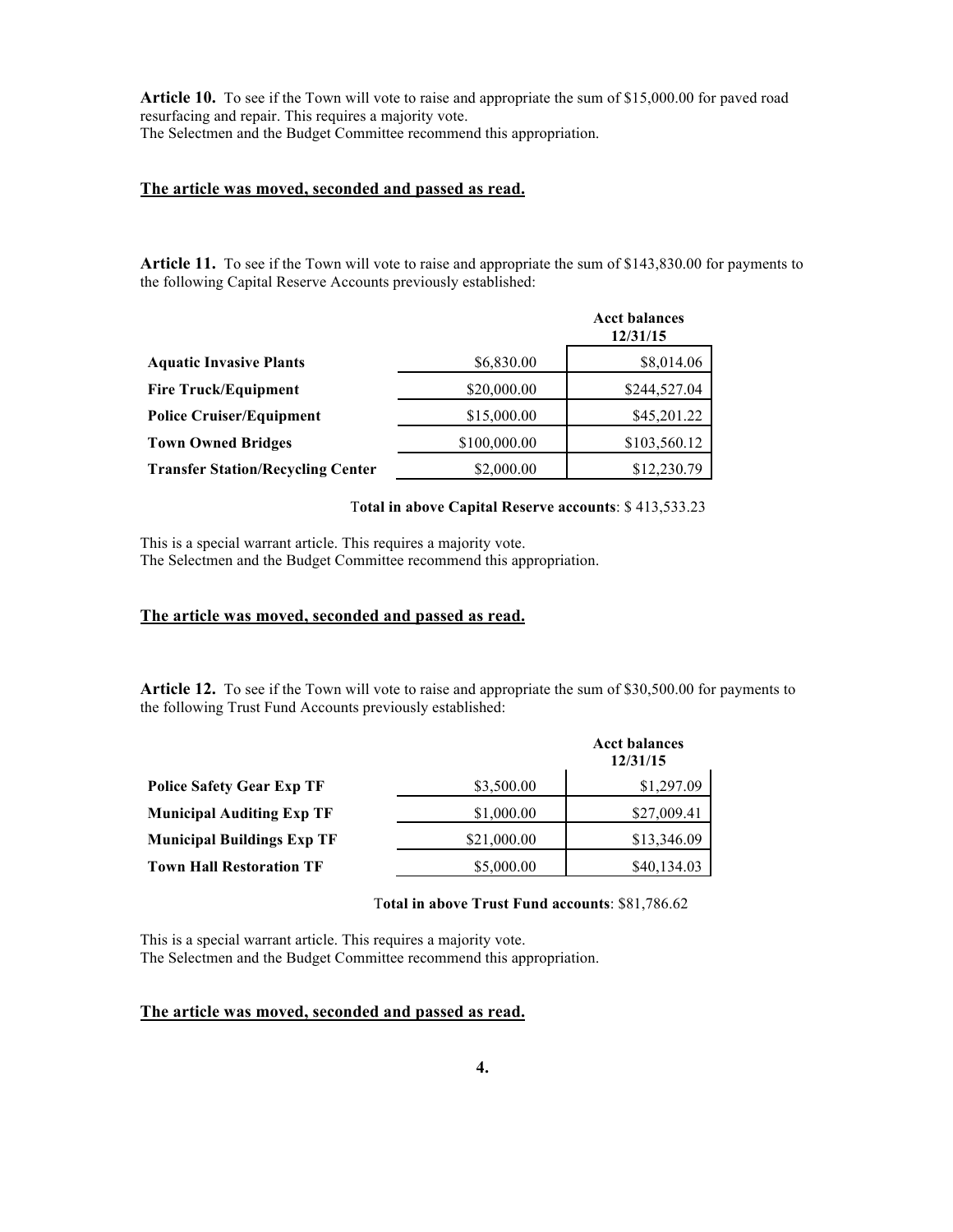**Article 13**. To see if the Town will vote to raise and appropriate the sum of \$1,000.00 from the undesignated fund balance to be added to the Fire Truck and Equipment Capital Reserve Fund previously established. The \$1,000.00 was received from the Town of Parsonsfield in 2015 for Fire Department Mutual Aid. This is a special warrant article. This requires a majority vote. The Selectmen and the Budget Committee recommend this appropriation.

### **The article was moved, seconded and passed as read.**

### **A motion was made and seconded to restrict reconsideration of Articles 8-13. Motion passed.**

**Article 14**. To see if the Town will vote to raise and appropriate the sum of \$260,000.00 to replace the bridge on Stevens Road. And further to authorize the governing body to withdraw \$150,000.00 from the undesignated fund balance for this purpose, with the remaining \$110,000.00 to be funded through taxation. This is a special warrant article. This requires a majority vote.

The Selectmen and the Budget Committee recommend this appropriation.

**The article was moved and seconded.** 

## **A motion was made and seconded to amend the amount of \$260,000.00 to \$210,000.00 and amend the amount of \$110,000.00 to \$60,000.00 through taxation. The motion passed as amended.**

**Article 15.** To see if the Town will vote to raise and appropriate the sum of \$1,479,668.00 for the ensuing year for general operations. This requires a majority vote. The Selectmen and the Budget Committee recommend this appropriation.

| Executive                       | 87,233.00  |
|---------------------------------|------------|
| Election & Registration         | 34,166.00  |
| <b>Financial Administration</b> | 42,442.00  |
| Assessing                       | 22,885.00  |
| Legal                           | 25,000.00  |
| Payroll Expenses                | 55,500.00  |
| Planning & Zoning               | 17,778.00  |
| Municipal Buildings             | 67,000.00  |
| Cemeteries                      | 2,500.00   |
| <b>Insurance Fees</b>           | 105,000.00 |
| Advertising & Regional Dues     | 3,000.00   |
| <b>Public Safety</b>            | 315,754.00 |
| Highways & Streets              | 442,459.00 |
| <b>Street Lighting</b>          | 7,000.00   |
| Solid Waste Collection          | 51,746.00  |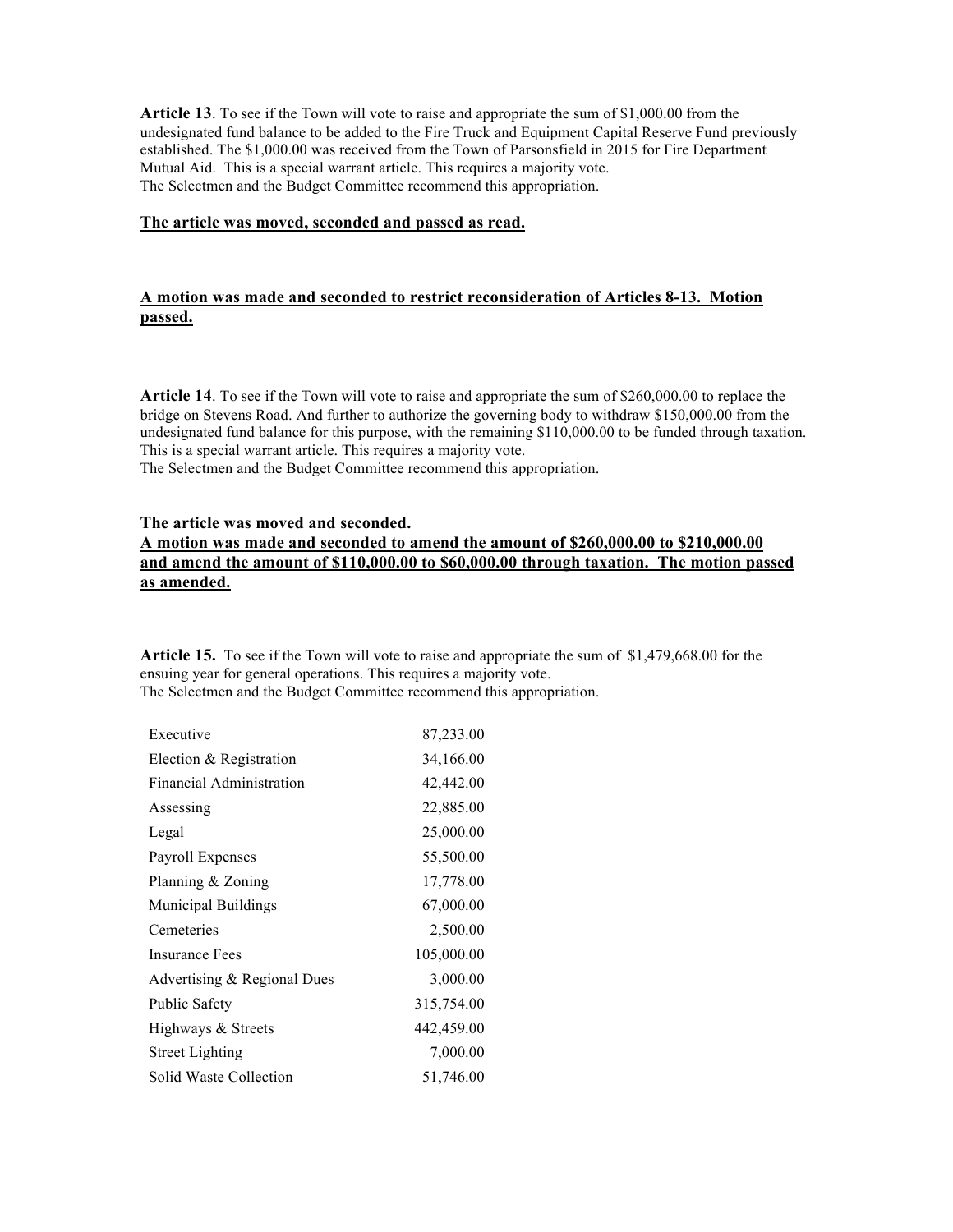| Solid Waste Disposal           | 92,750.00    |
|--------------------------------|--------------|
| Solid Waste Clean Up           | 3,000.00     |
| Dog Officer Expenses           | 500.00       |
| Health Agencies & Hospitals    | 15,884.00    |
| General Assistance             | 17,000.00    |
| Meals on Wheels                | 4,500.00     |
| Parks & Recreation             | 5,000.00     |
| Library                        | 56,240.00    |
| Patriotic Purposes             | 600.00       |
| <b>Conservation Commission</b> | 3,730.00     |
| <b>Town Forester</b>           | 1,000.00     |
| Debt Service                   | 1.00         |
| Total                          | 1,479,668.00 |

### **The article was moved, seconded and passed as read.**

## **A motion was made and seconded to restrict reconsideration of Articles 14-15. Motion passed.**

**Article 16**. To see if the Town will urge that the next President and Congress fight big money politics and restore government of, by and for the people by championing the We the People agenda: 1) Ban Super PACs and overturn Citizens United 2) Expose secret donors and require full transparency 3) Ban bribes from big-money lobbyists and government contractors 4) Establish small-donor, citizen-funded elections 5) End gerrymandering and modernize voter registration 6) Close loopholes and enforce campaign finance laws. That the New Hampshire State Legislature support concrete legislation to enact the We the People agenda. The record of the vote approving this article shall be transmitted by written notice from the selectmen to the NH congressional delegation and to Effingham's state legislators, and to the President of the United States informing them of the instructions from their constituents within 30 days of the vote. This article is petitioned by Arthur Surette and others. This requires a majority vote.

### **The article was moved, seconded and passed as read.**

**Article 17.** To see if the Town of Effingham will vote "No Confidence" in the Effingham Fire Chief Randy Burbank. If the vote is affirmative, the Town asks the Board of Selectmen to remove him from office, if he doesn't resign, and to not allow him to drive any Town owned vehicles. The vote on this article is to be conducted by secret ballot. This requires a majority vote. This article is petitioned by Jerome Smith and others.

**The Article was moved and seconded. Moderator Pilkovsky explained the procedure for requesting a ballot vote and a request for a ballot vote was handed to him. A motion was made and seconded to amend the article to read: "Full Confidence" and delete the second sentence. A discussion followed and a ballot vote was done. Amendment passed.**

**YES 101 NO 34 6.**